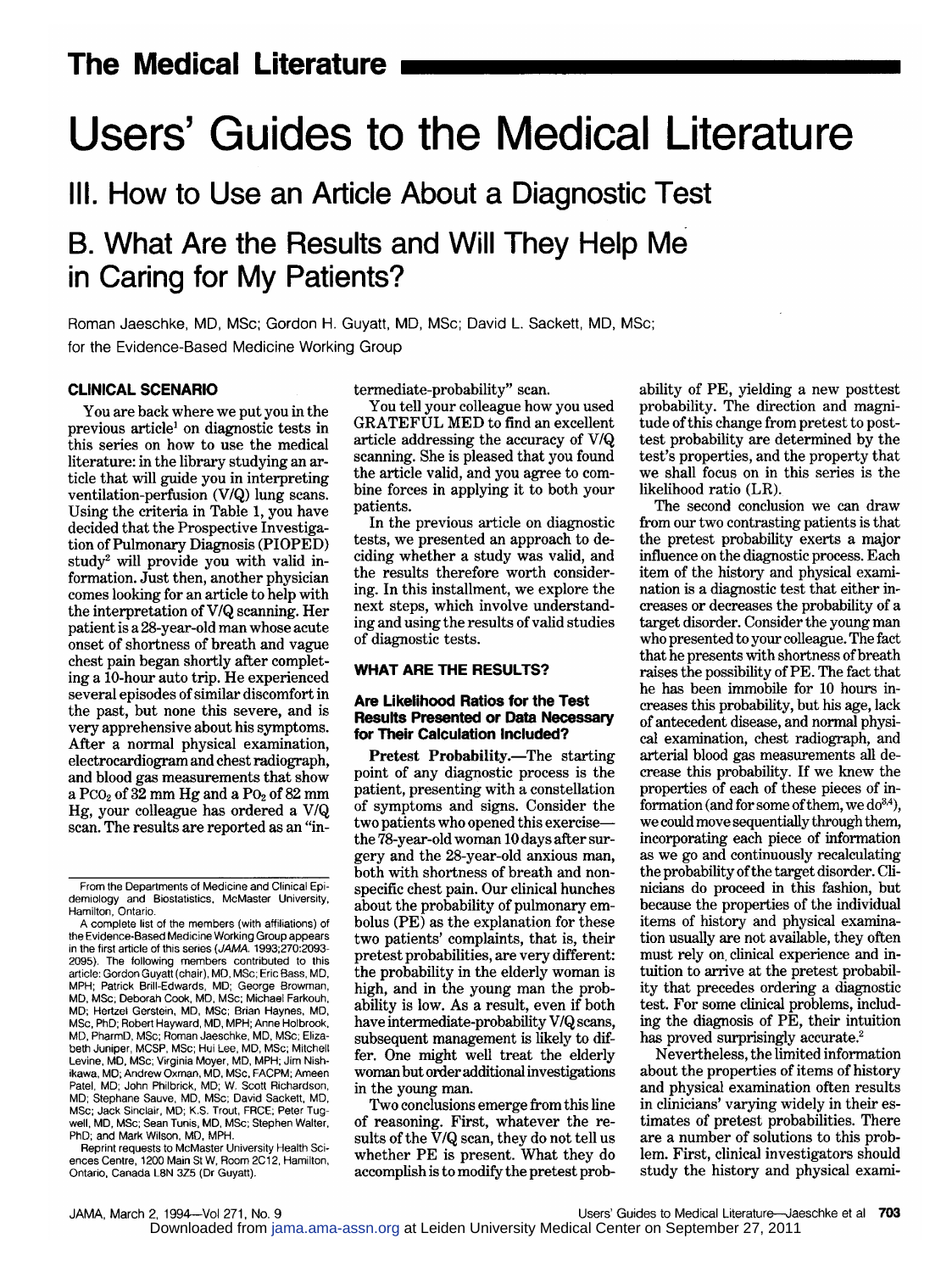Table 1.—Evaluating and Applying the Results of Studies of Diagnostic Tests

|  | Are the results of the study valid? |  |  |  |  |
|--|-------------------------------------|--|--|--|--|

Are the results of the study valid? Primary guides: Was there an independent, blind comparison

with a reference standard? Did the patient sample include an appropriate spectrum of patients to whom the diagnostic

test will be applied in clinical practice? Secondary guides:

Did the results of the test being evaluated influence the decision to perform the reference standard? Were the methods for performing the test described in sufficient detail to permit replication?

What are the results?

Are likelihood ratios for the test results presented or data necessary for their calculation provided? Will the results help me in caring for my patients?

Will the reproduclbllity of the test result and Its interpretation be satisfactory in my setting? Are the results applicable to my patient?

Will the results change my management? Will patients be better off as <sup>a</sup> result of the test?

nation to learn more about the properties of these diagnostic tests. Fortunately, such investigations are becom ing common. Panzer and colleagues<sup>5</sup> have summarized much of the available information in the form of <sup>a</sup> medical text, and overviews on the accuracy and precision of the history and physical examination are being published concurrently with the Users' Guides in the JAMA series on The Rational Clinical Examination.<sup>6</sup> In addition, for some target disorders such as myocardial ischemia, multivariable analyses can pro vide physicians with ways of combining information to generate very precise pretest probabilities.7 Second, when we don't know the properties of history and physical examination we can consult col leagues about their probability estimates; the consensus view is likely to be more accurate than our individual intuition. Finally, when we remain uncertain about the pretest probability, we can assume the highest plausible pretest probability, and the lowest possible pretest probability, and see if this changes our clinical course of action. We will illustrate how one might do this later in this discussion.

Likelihood Ratios.-The clinical usefulness of <sup>a</sup> diagnostic test is largely determined by the accuracy with which it identifies its target disorder, and the accuracy measure we shall focus on is the LR. Let's now look at Table 2, constructed from the results of the PIOPED study. There were <sup>251</sup> people with angiographically proven PE and 630 people whose angiograms or follow-up excluded PE. For all patients, V/Q scans were classified into four levels, from high probability to normal or near normal. How likely is <sup>a</sup> high-probability scan among people who do have PE? Table <sup>2</sup> shows that  $102$  of  $251$  people (or 0.406) with  $PE$ had high-probability scans. How often is the same test result, <sup>a</sup> high-probabilTable 2.—Test Properties of Ventilation-Perfusion (V/Q) Scanning

|                          | <b>Pulmonary Embolism</b> |                   |               |                   |                     |
|--------------------------|---------------------------|-------------------|---------------|-------------------|---------------------|
|                          | Present                   |                   | <b>Absent</b> |                   |                     |
| <b>V/Q Scan Result</b>   | No.                       | Proportion        | No.           | Proportion        | Likelihood<br>Ratio |
| High probability         | 102                       | $102/251 = 0.406$ | 14            | $14/630 = 0.022$  | 18.3                |
| Intermediate probability | 105                       | $105/251 = 0.418$ | 217           | $217/630 = 0.344$ | 1.2                 |
| Low probability          | 39                        | $39/251 = 0.155$  | 273           | $273/630 = 0.433$ | 0.36                |
| Normal/near normal       | 5                         | $5/251 = 0.020$   | 126           | $126/630 = 0.200$ | 0.10                |
| <b>Total</b>             | 251                       | $\cdots$          | 630           | $\cdots$          | $\cdots$            |

ity scan, found among people who, although suspected of it, do not have PE? The answer is 14 of 630 or 0.022. The ratio of these two likelihoods is called the LR and for <sup>a</sup> high-probability scan equals 0.406 divided by 0.022 or 18.3. In other words, <sup>a</sup> high-probability lung scan is 18.3 times as likely to occur in a patient with, as opposed to a patient without, <sup>a</sup> PE. In <sup>a</sup> similar fashion, the LR can be calculated for each level of the diagnostic test result. Each calculation involves answering two questions: first, how likely it is to get <sup>a</sup> given test result (eg, a low-probability V/Q scan) among people with the target disorder (PE), and second, how likely it is to get the same test result (again, a low-probability scan) among people without the target disorder (no PE). For a low-probability V/Q scan these likelihoods are 39/251 (0.155) and 273/630 (0.433), and their ratio (the LR for <sup>a</sup> low-probability scan) is 0.36. As shown in Table 2, we can repeat these calculations for the other scan results.

What do all these numbers mean? The LRs indicate by how much a given diagnostic test result will raise or lower the pretest probability of the target disorder. An LR of <sup>1</sup> means that the posttest probability is exactly the same as the pretest probability. Likelihood ra tios greater than <sup>1</sup> increase the prob ability that the target disorder is present, and the higher the LR the greater this increase. Conversely, LRs less than <sup>1</sup> decrease the probability of the target disorder, and the smaller the LR, the greater the decrease in probability and the smaller its final value.

How big is <sup>a</sup> big LR, and how small is <sup>a</sup> small one? Using LRs inyourday-to-day practice will lead to your own sense of their interpretation, but as <sup>a</sup> rough guide:

• Likelihood ratios greater than 10 or less than 0.1 generate large and often conclusive changes from pretest to posttest probability.

• Likelihood ratios of <sup>5</sup> to <sup>10</sup> and 0.1 to 0.2 generate moderate shifts in pretest to posttest probability.

• Likelihood ratios of <sup>2</sup> to <sup>5</sup> and 0.5 to

0.2 generate small (but sometimes im portant) changes in probability.

• Likelihood ratios of <sup>1</sup> to 2 and 0.5 to <sup>1</sup> alter probability to <sup>a</sup> small (and rarely important) degree.

Having determined the magnitude and significance of the LRs, how do we use them to go from pretest to posttest probability? We can't combine likelihoods directly, the way we can combine probabilities or percentages; their formal use requires converting pretest probability to odds, multiplying the result by the LR, and converting the consequent posttest odds into <sup>a</sup> posttest probability. While not too difficult,<sup>2</sup> this calculation can be tedious and involves the following: the equation to convert probabilities into odds is (probability/[l-probability]), which is equivalent to probability of having the target disorder/probability of not having the target disorder. A probability of 0.5 represents odds of 0.50/0.50, or <sup>1</sup> to 1; <sup>a</sup> probability of0.80 represents odds of0.80/ 0.20, or 4 to 1; a probability of  $0.25$  represents odds of0.25/0.75, or <sup>1</sup> to 3, or 0.33. Once you have the pretest odds, the posttest odds can be calculated by multiplying the pretest odds by the LR. The posttest odds can be converted back into probabilities using <sup>a</sup> formula of probability <sup>=</sup>  $odds/(odds+1)$ .

Fortunately, there is an easier way. A nomogram proposed by Fagan<sup>8</sup> (Figure) does all the conversions for us and allows us to go very simply from pretest to posttest probability. The first column of this nomogram represents the pretest probability, the second column represents the LR, and the third shows the posttest probability. You obtain the posttest probability by anchoring <sup>a</sup> ruler at the pretest probability and rotating it until it lines up with the LR for the observed test result.

Recall our elderly woman with suspected PE after abdominal surgery. Most clinicians would agree that the probability of this patient's having PE is quite high, at about 70%. This value then represents the pretest probability. Suppose that her V/Q scan was reported as high probability. Anchoring <sup>a</sup> ruler at her pre-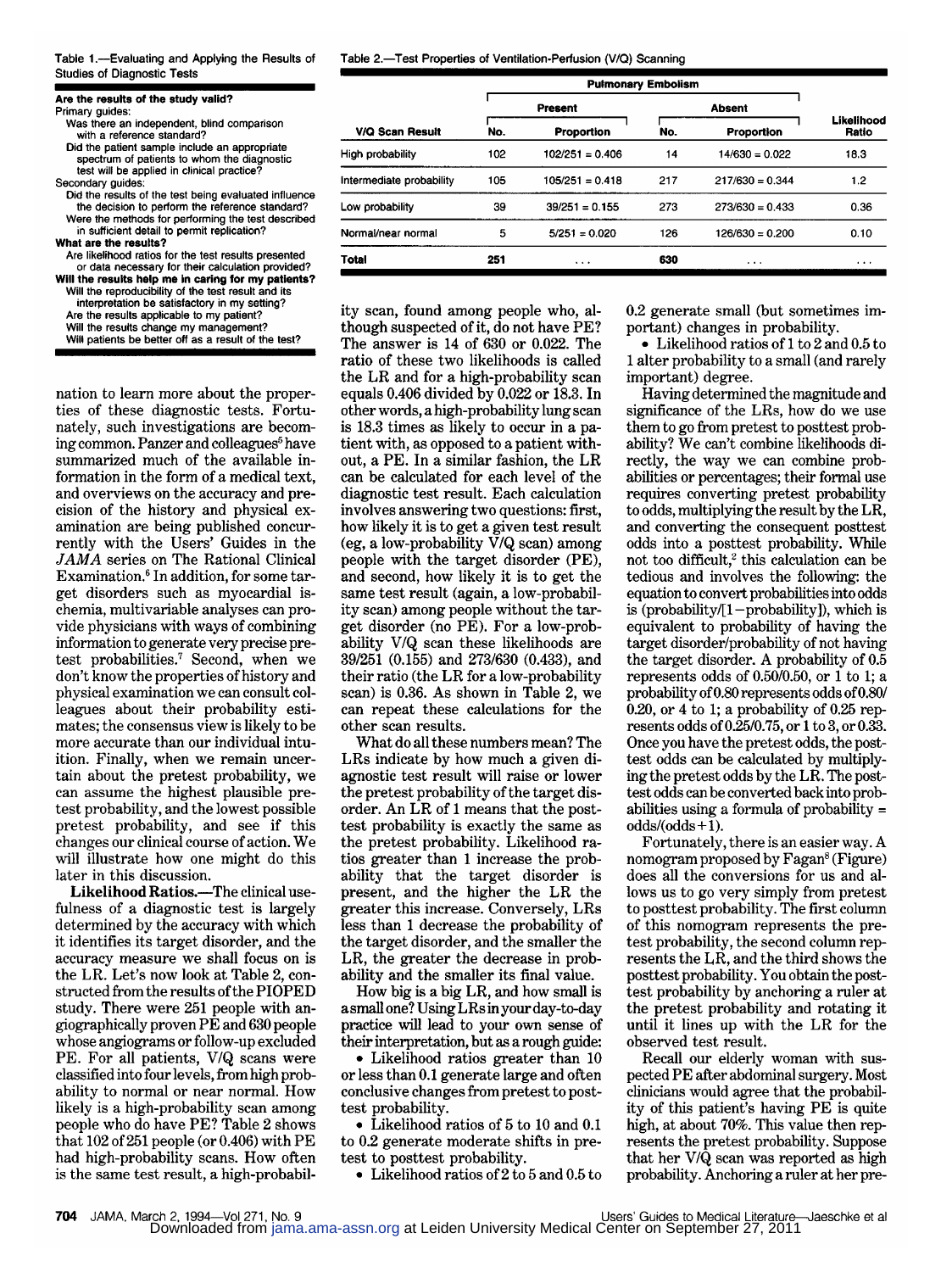

Nonogram for interpreting diagnostic test results. Adapted from Fagan.

test probability of 70% and aligning it with the LR of 18.3 associated with a high-probability scan, her posttest prob ability is over 97%. What if her V/Q scan yielded <sup>a</sup> different result? Ifher V/Q scan result is reported as intermediate (LR, 1.2), the probability of PE hardly changes (to 74%), while <sup>a</sup> near-normal result yields <sup>a</sup> posttest probability of 19%.

We have pointed out that the pretest probability is an estimate, and that one way of dealing with the uncertainty is to examine the implications of <sup>a</sup> plausible range of pretest probabilities. Let us assume the pretest probability in this case is as low as 60%, or as high as 80%. The posttest probabilities that would follow from these different pretest probabilities appear in Table 3.

The same exercise may be repeated for our second patient, the young man with nonspecific chest pain and hyper-

JAMA, March 2, 1994-Vol 271, No. 9

Table 3.—Pretest Probabilities, Likelihood Ratios (LRs) of Ventilation-Perfusion Scan Results, and Posttest Probabilities in Two Patients With Pulmonary Embolus

| <b>Pretest</b><br>Probability, %<br>(Range)* | Scan Result (LR)                                                           | <b>Posttest</b><br>Probability, %<br>(Range)* |
|----------------------------------------------|----------------------------------------------------------------------------|-----------------------------------------------|
|                                              | 78-Year-Old Woman With Sudden Onset of Dyspnea Following Abdominal Surgery |                                               |
| 70 (60-80)                                   | High probability (18.3)                                                    | 97 (96-99)                                    |
| 70 (60-80)                                   | Intermediate probability (1.2)                                             | 74 (64-83)                                    |
| 70 (60-80)                                   | Low probability (0.36)                                                     | 46 (35-59)                                    |
| 70 (60-80)                                   | Normal/near normal (0.1)                                                   | 19 (13-29)                                    |
|                                              | 28-Year-Old Man With Dyspnea and Atypical Chest Pain                       |                                               |
| 20 (10-30)                                   | High probability (18.3)                                                    | 82 (67-89)                                    |
| 20 (10-30)                                   | Intermediate probability (1.2)                                             | 23 (12-34)                                    |
| 20 (10-30)                                   | Low probability (0.36)                                                     | $8(4-6)$                                      |
| 20 (10-30)                                   | Normal/near normal (0.1)                                                   | $2(1-4)$                                      |

\*The values in parentheses represent <sup>a</sup> plausible range of pretest probabilities. That is, while the best guess as to the pretest probability is 70%, values of 60% to 80% would also be reasonable estimates.

ventilation. If you consider that his presentation is compatible with a 20% probability of PE, using our nomogram the posttest probability with <sup>a</sup> high-probabil ity scan result is 82%, an intermediate probability is 23%, and <sup>a</sup> near-normal probability is 2%. The pretest probability (with a range of possible pretest probabilites from  $10\%$  to  $30\%$ ), LRs, and posttest probabilities associated with each of the four possible scan results also appear in Table 3.

Readers who have followed the dis cussion to this point will understand the essentials of interpretation of diagnostic tests and can stop here. They should consider the next section, which deals with sensitivity and specificity, optional. We include it largely because clinicians will still encounter studies that present their results in terms of sensitivity and specificity and may wish to understand this alternative framework for summarizing the properties of diagnostic tests.

Sensitivity and Specificity.—You may have noted that our discussion of LRs ignored any talk of normal and abnormal tests. Instead, we presented four different V/Q scan interpretations, each with their own LR. This is not, however, the way the PIOPED investigators presented their results. They fell back on the older (but less useful) con cepts of sensitivity and specificity.

Sensitivity is the proportion of people with the target disorder in whom the test result is positive, and specificity is the proportion of people without the target disorder in whom the test result is negative. To use these concepts we have to divide test results into normal and abnormal; in other words, create a  $2\times2$ table. The general form of a  $2\times2$  table, which we use to understand sensitivity and specificity, is presented in Table 4. Look again at Table <sup>2</sup> and observe that we could transform our 4x2 table into any of three such  $2\times 2$  tables, depending on what we call normal or abnormal (or

what we call negative and positive test results). Let's assume that we call only high-probability scans abnormal (or positive). The resulting  $2\times 2$  table is presented in Table 5.

To calculate sensitivity from the data in Table 2 we look at the number of people with proven PE (251) who were diagnosed as having the target disorder on V/Q scan:  $102 -$  sensitivity of  $102/251$  or approximately  $41\%$   $(a/a+c)$ ) To 251, or approximately  $41\%$  ( $a/[a+c]$ ). To calculate specificity we look at the num ber of people without the target disorder (630) who were was classified on  $V/Q$  scan as normals:  $616$  - specificity of<br> $616/620$  or  $92\%$   $(d/b + d)$  We see also 616/630, or 98%  $(d/[b+d])$ . We can also calculate LRs for the positive and negative test results using this cut point, 18.3 and 0.6, respectively.

Let's see how the test performs if we decide to put the threshold of positive vs negative in <sup>a</sup> different place in Table 2. For example, let's call only the normal/ near-normal V/Q scan result negative. This  $2\times 2$  table (Table 6) shows the sensitivity is now 246/251, or 98% (among <sup>251</sup> people with PE, <sup>246</sup> are diagnosed on V/Q scan), but what has happened to specificity? Among <sup>630</sup> people without PE, only <sup>126</sup> have <sup>a</sup> negative test result (specificity of 20%). The corresponding LRs are 1.23 and 0.1. Note that with this cut we not only lose the diagnostic in formation associated with the high-probability scan result, but also interpret intermediate- and low-probability results as ifthey increase the likelihood of PE, when in fact they decrease the likelihood. You can generate the third  $2\times2$ table by setting the cut point in the middle—if your sensitivity and specificity are 82% and 63%, respectively, and associated LRs of <sup>a</sup> positive and negative test 2.25 and 0.28, you have it right. (If you were to create <sup>a</sup> graph where the vertical axis will denote sen sitivity [or true-positive rate] for different cutoffs and the horizontal axis will display 1—specificity [or false-posi-

Downloaded from [jama.ama-assn.org](http://jama.ama-assn.org/) at Leiden University Medical Center on September 27, 2011

Users' Guides to Medical Literature-Jaeschke et al 705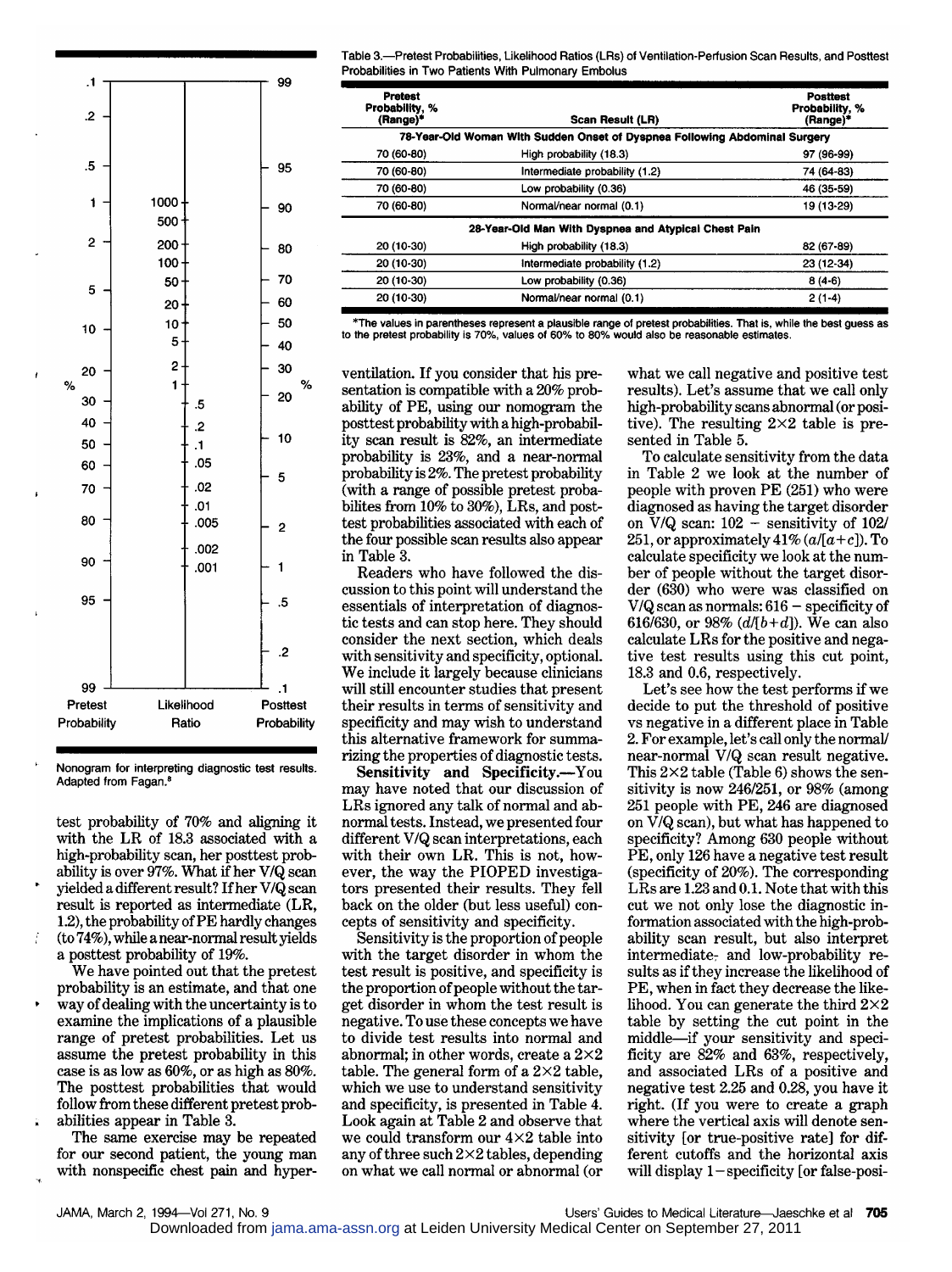tive rate] for the same cutoffs, and you connect the points generated by using cut points, you would have what is called <sup>a</sup> receiver operating characteristic [ROC curve]; an ROC curve can be used to formally compare the value of different tests by examining the area under each curve, but once one has abandoned the need for <sup>a</sup> single cut point, it has no other direct clinical application.)

You can see that in using sensitivity and specificity you have to either throw away important information or recalculate sensitivity and specificity for every cut point. We recommend the LR approach because it is simpler and more efficient.

Thus far, we have established that the results are likely true for the people who were included in the PIOPED study, and ascertained the LRs associated with different results of the test. How useful is the test likely to be in our clinical practice?

### WILL THE RESULTS HELP ME IN CARING FOR MY PATIENT?

#### Will the Reproducibility of the Test Result and Its Interpretation Be Satisfactory in My Setting?

The value of any test depends on its ability to yield the same result when reapplied to stable patients. Poor reproducibility can result from problems with the test itself (eg, variations in reagents in radioimmunoassay kits for determin ing hormone levels). A second cause for different test results in stable patients arises whenever <sup>a</sup> test requires interpre tation (eg, the extent of ST-segment el evation on an electrocardiogram). Ideally, an article about <sup>a</sup> diagnostic test will tell readers how reproducible the test results can be expected to be. This is especially important when expertise is required in performing or interpreting the test (and you can confirm this by recalling the clinical disagreements that arise when you and one or more colleagues examine the same electrocardiogram, ultrasound, or computed tomographic scan, even when all of you are experts).

If the reproducibility of <sup>a</sup> test in the study setting is mediocre and disagreement between observers is common, and yet the test still discriminates well between those with and without the target condition, it is very useful. Under these circumstances, it is likely that the test can be readily applied to your clinical setting. If reproducibility of a diagnostic test is very high and observer variation very low, either the test is simple and unambigious or those interpreting it are highly skilled. Ifthe latter applies, less skilled interpreters in your own clinical setting may not do as well.

| Table 4.—Comparison of the Results of Diagnostic<br>Test With the Result of Reference Standard* |                       |                                 |  |  |
|-------------------------------------------------------------------------------------------------|-----------------------|---------------------------------|--|--|
|                                                                                                 |                       | Reference Standard              |  |  |
| <b>Test Result</b>                                                                              | Disease<br>Present    | <b>Disease</b><br><b>Absent</b> |  |  |
| Disease present                                                                                 | True<br>positive (a)  | False<br>positive (b)           |  |  |
| Disease absent                                                                                  | False<br>negative (c) | True<br>negative (d)            |  |  |

 $*$ Sensitivity =  $a/(a+c)$ 

Sensitivity =  $d(4+c)$ .<br>Specificity =  $d(b+d)$ .<br>Likelihood ratio for positive test result

= [a/(a+c))/[b/(b+d)]

Likelihood ratio for negative test result

= [c/(a+c)]/[d/(b+d)].

In the PIOPED study, the authors not only provided <sup>a</sup> detailed description of their diagnostic criteria for V/Q scan interpretation, they also reported on the agreement between their two indepen dent readers. Clinical disagreements over intermediate- and low-probability scans were common (25% and 30%, respectively), and they resorted to adjudication by <sup>a</sup> panel of experts.

#### Are the Results Applicable to My Patient?

The issue here is whether the test will have the same accuracy among your patients as was reported in the article. Test properties may change with <sup>a</sup> different mix of disease severity or a different distribution of competing conditions. When patients with the target disorder all have severe disease, LRs will move away from a value of 1 (sensitivity increases). If patients are all mildly affected, LRs move toward <sup>a</sup> value of <sup>1</sup> (sensitivity decreases). If patients without the target disorder have competing conditions that mimic the test results seen in patients who do have the target disorder, the LRs will move closer to <sup>1</sup> and the test will appear less useful. In <sup>a</sup> different clinical setting in which fewer of the nondiseased have these competing conditions, the LRs will move away from 1 and the test will appear more useful.

The phenomenon of differing test properties in different subpopulations has been most strikingly demonstrated for exercise electrocardiography in the diagnosis of coronary artery disease. For instance, the more extensive the severity of coronary artery disease, the larger are the LRs of abnormal exercise elec trocardiography for angiographie nar rowing of the coronary arteries.<sup>9</sup> Another example comes from the diagnosis ofvenous thromboembolism, where com pression ultrasound for proximal-vein thrombosis has proved more accurate in symptomatic outpatients than in asymptomatic postoperative patients.10

Sometimes, <sup>a</sup> test fails in just the pa tients one hopes it will best serve. The LR of <sup>a</sup> negative dipstick test for the Table 5.—Comparison of the Results of Diagnostic Test (Ventilation-Perfusion Scan) With the Result of Reference Standard (Pulmonary Angiogram) Assuming Only High-Probability Scans Are Positive (Truly Abnormal)\*

| Test (Ventilation-Perfusion Scan) With the Result<br>of Reference Standard (Pulmonary Angiogram)<br>Assuming Only High-Probability Scans Are Positive<br>(Truly Abnormal)* |                                        |                                              |  |  |
|----------------------------------------------------------------------------------------------------------------------------------------------------------------------------|----------------------------------------|----------------------------------------------|--|--|
|                                                                                                                                                                            |                                        | Anglogram                                    |  |  |
| <b>Scan Category</b>                                                                                                                                                       | Pulmonary<br><b>Embolus</b><br>Present | Pulmonary<br><b>Embolus</b><br><b>Absent</b> |  |  |
| High probability                                                                                                                                                           | 102                                    | 14                                           |  |  |
| Others                                                                                                                                                                     | 149                                    | 616                                          |  |  |
| Total                                                                                                                                                                      | 251                                    | 630                                          |  |  |

"Sensitivity. 41%; specificity, 98%; likelihood ratio of a high-probability test result, 18.3; likelihood ratio of other results, 0.61.

Table 6.—Comparison of the Results of Diagnostic Test (Ventilation-Perfusion Scan) With the Result of Reference Standard (Pulmonary Angiogram) Assuming Only Normal/Near-Normal Scans Are Negative (Truly Normal)\*

|                                            | Angiogram                              |                                              |  |
|--------------------------------------------|----------------------------------------|----------------------------------------------|--|
| <b>Scan Category</b>                       | Pulmonary<br><b>Embolus</b><br>Present | Pulmonary<br><b>Embolus</b><br><b>Absent</b> |  |
| High, intermediate, and<br>low probability | 246                                    | 504                                          |  |
| Near normal/normal                         | 5                                      | 126                                          |  |
| Total                                      | 251                                    | 630                                          |  |

"Sensitivity, 98%; specificity, 20%; likelihood ratio of high, intermediate, and low probability, 1.23; likelihood ratio of near normal/normal, 0.1.

rapid diagnosis of urinary tract infection is approximately 0.2 in patients with clear symptoms and thus <sup>a</sup> high probability of urinary tract infection, but is over 0.5 in those with low probability,<sup>11</sup> rendering it of little help in ruling out infection in the latter, low-probability patients.

If you practice in <sup>a</sup> setting similar to that of the investigation and your patient meets all the study inclusion criteria and does not violate any of the exclusion criteria, you can be confident that the results are applicable. If not, <sup>a</sup> judgment is required. As with therapeutic interventions, you should ask whether there are compelling reasonswhy the results should not be applied to your patients, either because the severity of disease in your patients, or the mix of competing conditions, is so different that generalization is unwarranted. The issue of generalizability may be resolved if you can find an overview that pools the results of <sup>a</sup> num ber of studies.

The patients in the PIOPED study were a representative sample ofpatients with suspected PE from <sup>a</sup> number of large general hospitals. The results are therefore readily applicable to most clinical practices in North America. There are groups to whom we might be reluctant to generalize the results, such as critically ill patients (who were excluded from the study, and who are likely to have <sup>a</sup> different spectrum of competing conditions than other patients).